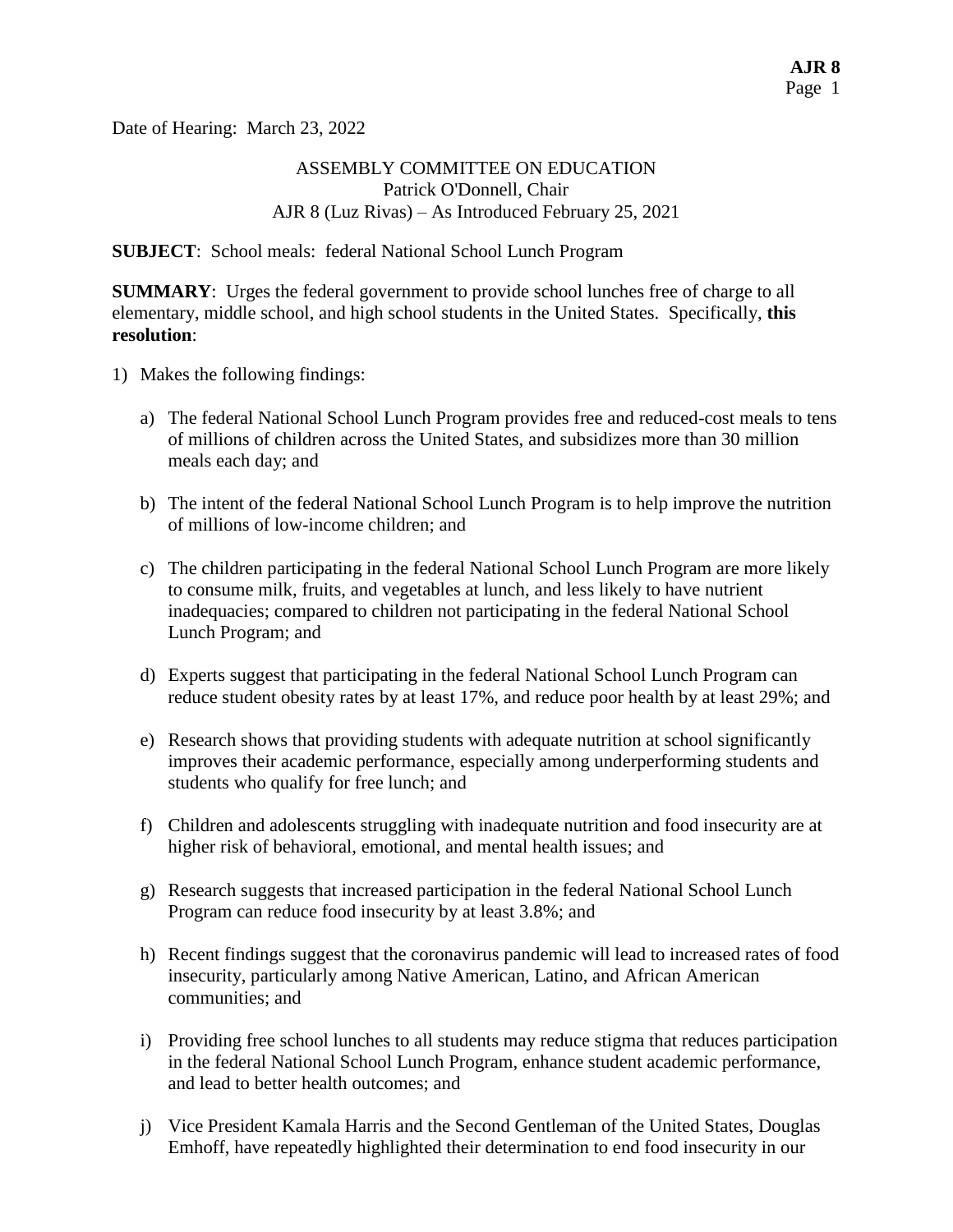country, and demonstrated their commitment on Martin Luther King, Jr. Day by volunteering at food banks.

- 2) Resolves that the Legislature urges the federal government to provide school lunches free of charge to all elementary, middle school, and high school students in the United States.
- 3) Resolves, that the Chief Clerk of the Assembly transmit copies of this resolution to the President and Vice President of the United States, to the Speaker of the United States House of Representatives, to the Majority Leader of the United States Senate, to each Senator and Representative from California in the Congress of the United States, and to the author, for appropriate distribution.

# **EXISTING LAW**:

- 1) Requires, commencing with the 2022–23 school year all of the following:
	- a) A school district or county superintendent of schools maintaining kindergarten or any of grades 1 to 12, inclusive, to provide two school meals free of charge during each schoolday to any pupil who requests a meal, without consideration of the pupil's eligibility for a federally funded free or reduced-price meal, with a maximum of one free meal for each meal service period, except when it requires family daycare homes to be reimbursed for 75% of the meals served. The meals provided under this paragraph be nutritiously adequate meals that qualify for federal reimbursement.
	- b) A charter school to provide two school meals free of charge during each schoolday to any pupil who requests a meal, without consideration of the pupil's eligibility for a federally funded free or reduced-price meal, with a maximum of one free meal for each meal service period. The meals provided under this paragraph shall be nutritiously adequate meals that qualify for federal reimbursement.
	- c) An LEA that has a reimbursable school breakfast program to not charge any pupil enrolled in transitional kindergarten, kindergarten, or any of grades 1 to 12, inclusive, any amount for any breakfast served to that pupil through the program, and to provide a breakfast free of charge to any pupil who requests one, without consideration of the pupil's eligibility for a federally funded free or reduced-price meal. The meals provided free of charge pursuant to this paragraph shall be nutritiously adequate, and shall count toward the total of two school meals required to be provided each schoolday. (Education Code (EC) 49501.5)
- 2) Requires each school district, or county superintendent of schools maintaining any kindergarten or any of grades 1 to 12, inclusive, to provide for each needy pupil one nutritionally adequate free or reduced-price meal during each schoolday. (EC 49550)
- 3) Requires a charter school to provide each needy pupil with one nutritionally adequate free or reduced-price meal during each schoolday. Requires a charter school that offers nonclassroom-based instruction to meet the requirements for any eligible pupil on any schoolday that the pupil is scheduled for educational activities lasting two or more hours at a schoolsite, resource center, meeting space, or other satellite facility operated by the charter school. (EC 47613.5)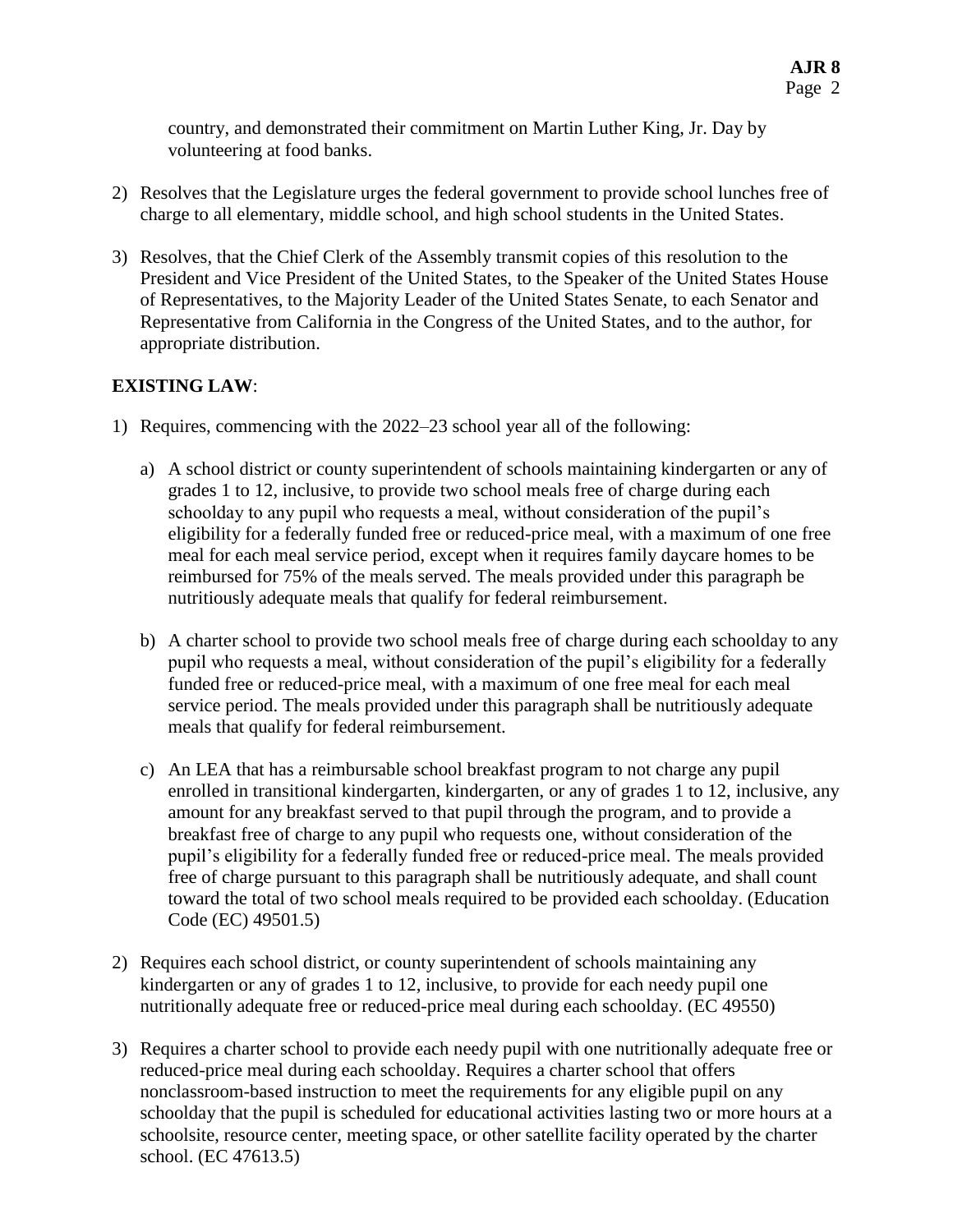- 4) States that a school district or county office of education (COE) may use funds made available through any federal or state program the purpose of which includes the provision of meals to a pupil, including the SBP, the NSLP, the federal Summer Food Service Program, the federal Seamless Summer Option, or the state meal program, or may do so at the expense of the school district or county office of education. (EC 49550)
- 5) Requires that the CDE, in cooperation with school districts and county superintendents of schools, provide information and limited financial assistance to encourage the SBP startup and expansion into all qualified schools. (EC 49550.3)
- 6) Designates that the CDE is the state agency responsible for managing and administering the Summer Food Service Program (SFSP). (42 U.S.C. Sec. 1761) (EC 49547.5)
- 7) Prohibits a public school district or COE from denying a meal to any free or reduced-price eligible pupils, and requires that these pupils receive the same meal as all other pupils. (EC 49550 and 49557)

### **FISCAL EFFECT**: Unknown

### **COMMENTS**:

*Need for the resolution.* According to the author, "Research continuously shows that schoolchildren learn better when they are well-fed. With food insecurity on the rise because of the COVID-19 pandemic, the state and federal government have a responsibility to ensure all children have access to nutritious meals in school. AJR 8 calls on the federal government to step up to the challenge and provide universal free meals to all students in our country."

*USDA meal programs.* The CDE, Nutrition Services Division administers many of the USDA meal programs at the state level:

*The National School Lunch Program (NSLP).* The NSLP is a federally assisted meal program operating in public and nonprofit private schools and residential child care institutions. It provides nutritionally balanced, low-cost or free lunches to children each school day.

*The School Breakfast Program (SBP).* The SBP provides reimbursement to states to operate nonprofit breakfast programs in schools and residential childcare institutions. The Food and Nutrition Service of the USDA administers the SBP at the federal level.

*The Child and Adult Care Food Program (CACFP).* The CACFP is a federal program that provides reimbursements for nutritious meals and snacks to eligible children and adults who are enrolled for care at participating child care centers, day care homes, and adult day care centers. The CACFP also provides reimbursements for meals served to children and youth participating in afterschool care programs, children residing in emergency shelters, and adults over the age of 60 or living with a disability and enrolled in day care facilities.

*The Summer Food Service Program (SFSP).*The SFSP is a federally-funded, stateadministered program. The SFSP reimburses program operators who serve free healthy meals and snacks to children and teens in low-income areas.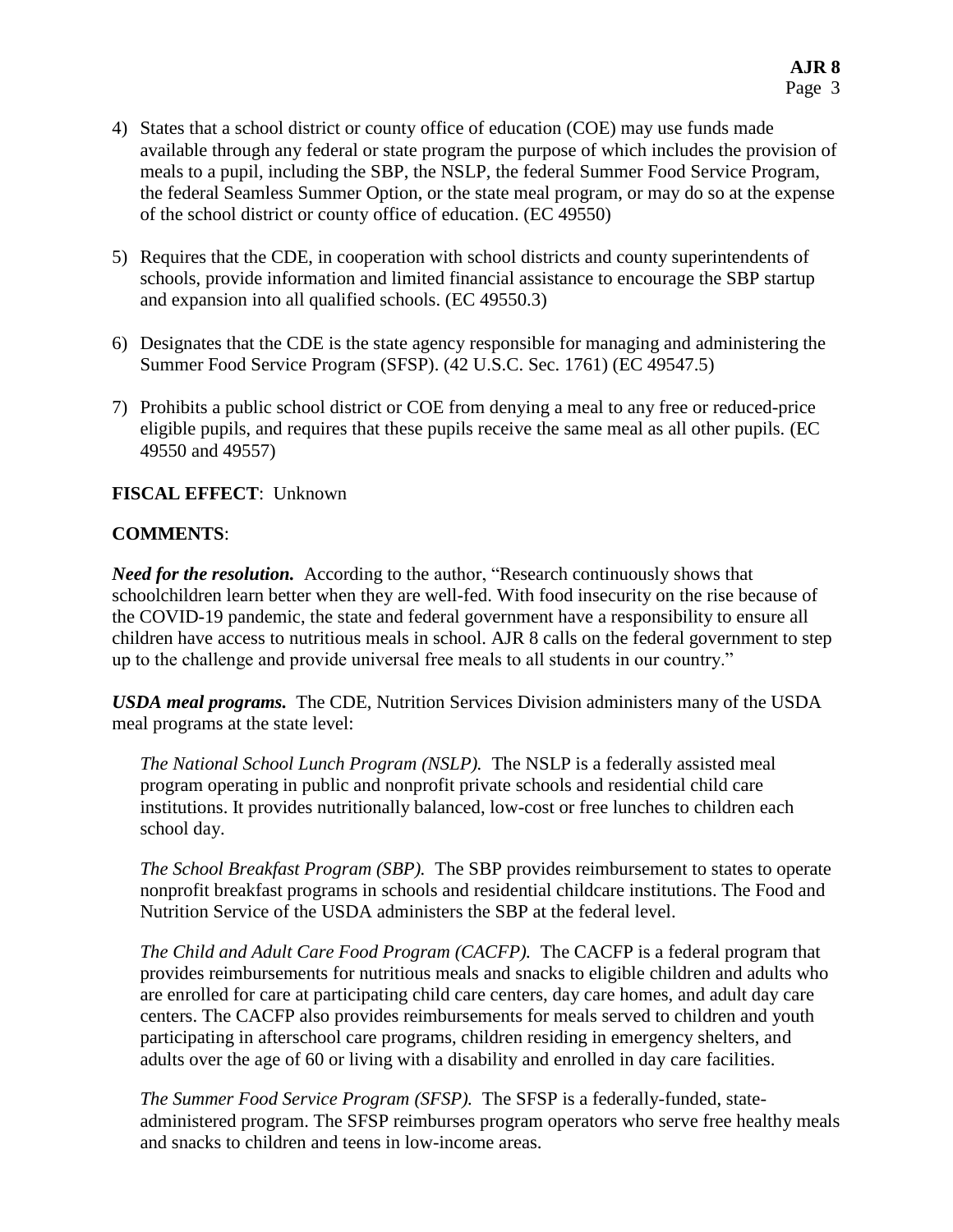*The Seamless Summer Option (SSO)*. Schools participating in the NSLP or SBP are eligible to apply for the SSO. This option allows public schools to combine features of the School Nutrition Programs and the SFSP along with reduced paperwork requirements, making it easier for schools to feed children during the traditional summer vacation periods and, for year-round schools, long school vacation periods.

*School meal reimbursement rates*. School meal reimbursement, by both the federal government and the state, varies each year. In order to receive reimbursement, schools must follow a certain meal pattern determined by the USDA. Depending on the age range of the students served, a full meal consists of a specified amount of fruits, vegetables, grains, meat/meat alternate, and milk. Most schools throughout the state participate in "offer versus serve," which allows a student to pick three of the aforementioned five components in order for the school to receive full reimbursement for that student's meal.

The federal school lunch reimbursement rates are \$3.37 for free lunch and \$2.97 for reduced priced lunch. Schools that serve more than 60% low income students receive \$0.02 more for both free and reduced priced lunches. The state school lunch reimbursement rate is \$0.236 for both free and reduced priced lunch.

During the 2021-22 school year, due to the COVID-19 pandemic, the federal government provided meal reimbursements to school districts and charter schools to provide free lunch to all students, regardless of free meal eligibility.

Beginning with the 2022-23 school year, the state requires school districts and charter schools to provide two free meals per day to all students, regardless of free meal eligibility. The state reimburses school districts and charter schools for the cost of the meal, up to the federal free meal reimbursement rates for all students who are not eligible for federal free meals.

**Research related to participation in school meal programs.** According to the American Public Health Association, "Participation in food assistance programs declined in 2018 because of fear that using government assistance could lead to immigration repercussions, yet household food insecurity has been on the rise— 9.9 percent in 2007 to 17.8 percent in 2018 among immigrant families in the U.S."

According to the USDA, the NSLP and other USDA child nutrition programs provide nutritious foods that help reduce the harmful impact of food insecurity and improve outcomes for children. In 2014 and 2015, 84% of low-income food-insecure households with school-age children accessed free or reduced-price lunches through the NSLP, either in combination with USDA's Supplemental Nutrition Assistance Program (SNAP) benefits (46%), which provide food and nutrition assistance to low-income Americans, or alone (38%). An estimated 6% of low-income food-insecure households with school-age children received SNAP benefits, but not free or reduced-price school lunches, and 10% did not participate in either program."

*Food insecurity during the COVID-19 pandemic.* According to a 2020 article the American Journal of Public Health, *Food Insecurity During COVID-19: An Acute Crisis With Long-Term Health Implications,* as of March and April 2020, national estimates of food insecurity more than tripled to 38%. Among adults with incomes less than 250% of the 2020 federal poverty level (based on thresholds from the US Census), 44% of all households were food insecure including 48% of Black households, 52% of Hispanic households, and 54% of households with children.